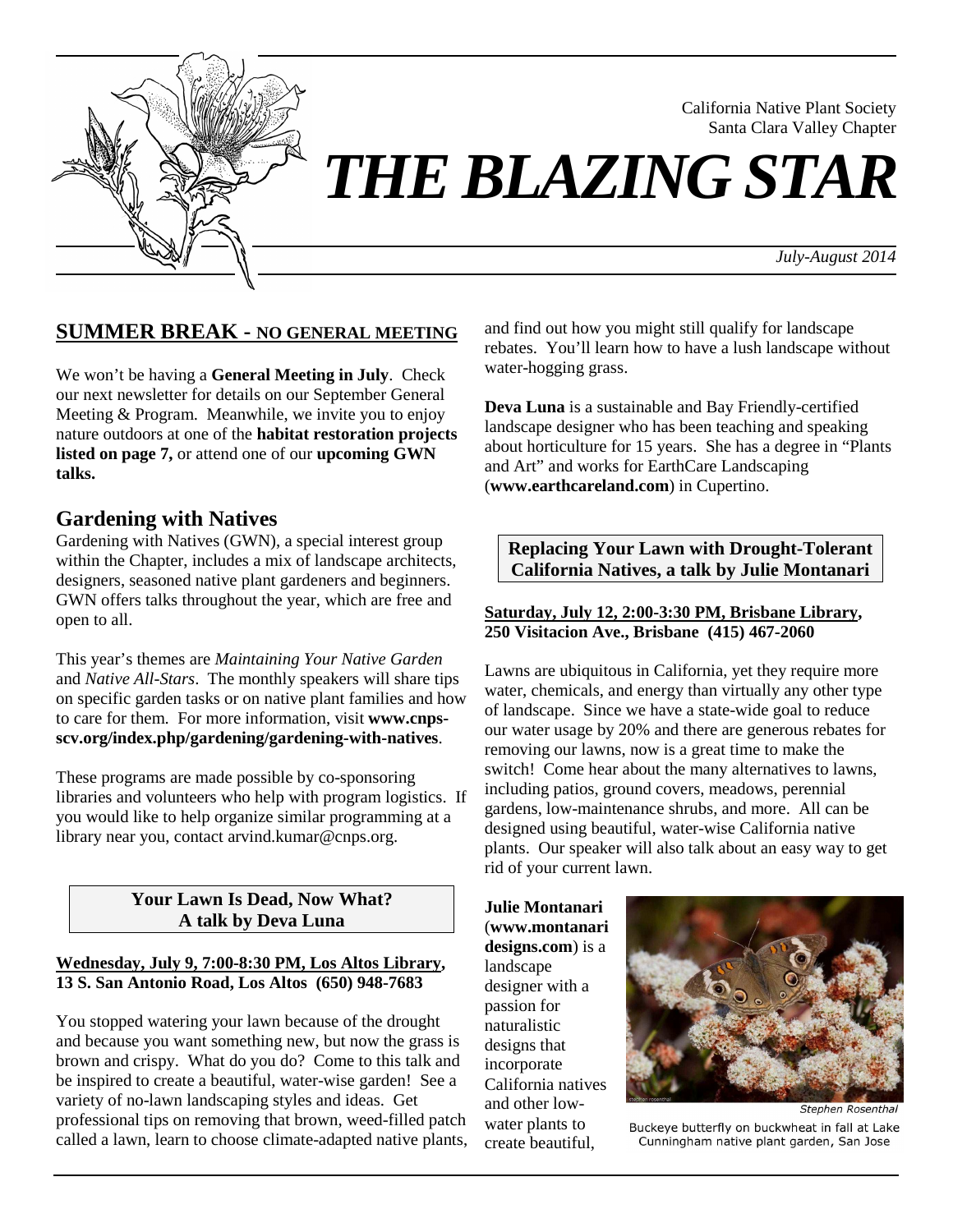2 www.cnps-scv.org (650) 260-3450 *July-August 2014*

healthy, water-wise gardens. As a Master Gardener, she educates home gardeners about the beauty of low-water plants and the use of sustainable gardening practices. Her home garden has been featured on several garden tours and she has a certificate in Environmental Horticulture from Foothill College.

### **Native Buckwheats, Bonbons for Bees, a talk by Pete Veilleux**

### **Thu., Jul. 17, 7:00-8:30 PM, Cupertino Community Hall, 10350 Torre Avenue, Cupertino (408) 446-1677**

The buckwheat family is a beautiful group of California Native All-Star plants. It is one of the largest genera in California with over 125 species, including annual forms. In the garden, few plants can equal buckwheats for sheer habitat value. Buckwheats are host plants and nectar plants for butterflies and moths, and are a bonanza for bees and other pollinators looking for summer food. As if the wildlife value isn't enough, buckwheats are highly ornamental plants that are very useful and versatile in the garden.

**Pete Veilleux** is a master designer, nurseryman and photographer. Pete builds gardens using native plants for long-lasting, self-sustaining landscapes which help people get the maximum use and pleasure from their patch of earth. He is the owner and propagator of East Bay Wilds Native Plant Nursery (**www.eastbaywilds.com**) in Oakland.

> **Starting a Native Plant Garden during a Drought, a talk by Kevin Bryant**

**Wednesday, July 23, 6:00-7:30 PM, SJPL Santa Teresa Library Branch, 290 International Cir, San Jose (408) 808-3068** *Please note the earlier start time*

### **Monday, August 4, 7:00-8:30 PM, Milpitas Library, 160 N Main Street, Milpitas (408) 262-1171**

Have you ever lost a native plant for no apparent reason soon after planting? Was it too much water or too little? Too much sun or too little, poor drainage, what?! Starting a native garden during a drought can be even trickier than when there has been good rainfall. Come to this workshop to learn the right way to plant and care for native plants, even during a drought.

**Kevin Bryant** is a past president of our Chapter of CNPS. He moved to the Santa Cruz Mountains 21 years ago from the Chicago area, and it took just one hike at Castle Rock State Park to spark an extreme appreciation and thirst for knowledge about our local flora. He works as a native plant landscape consultant.

**Replace Your Lawn with Drought-Tolerant California Natives, a talk by Alex Von Feldt** 

### **Thursday, August 21, 7:00-8:30 PM, City of Mountain View Library, 585 Franklin St., Mountain View (650) 903-6337**

Ready to lose the lawn, but don't know where to begin? Come to this talk and be inspired to create a beautiful, water-wise garden! See a variety of no-lawn landscaping styles and ideas, and get professional landscaping tips on removing a lawn, choosing the appropriate plants, and watering more efficiently. You can achieve all this without sacrificing the look of a lush landscape.

**Alex Von Feldt** is the Stewardship Program Director at Acterra. She is a resident of Portola Valley where she has served on conservation committees and planning commissions. She has been an avid native gardener for seven years and her garden has been featured on the Going Native Garden Tour.

# **CHAPTER ACTIVITIES**

## **Native Plant Nursery at Hidden Villa**

Come help propagate plants for our next plant sale by volunteering at one of our nursery work sessions, every **Wednesday and Thursday,** from **10am to 1pm** (note summer hours). Bring garden gloves, sunhat, clippers, liquids and your lunch if you like. Other tools will be provided at the nursery. Knowledge of plants is not necessary; your willingness to help is all that's required.

For more information, contact Melanie Cross at (650) 947- 1325 or melanie@pcross.com; or Ray Deutsch at (650) 365-6136 or ray.deutsch@yahoo.ca.

**Directions**: Hidden Villa is located on Moody Road west of Foothill College. From I-280 in Los Altos Hills, take the Moody Road exit and head west. Two miles west of Foothill College, look for the Hidden Villa sign and driveway on the left. Proceed over the bridge, and drive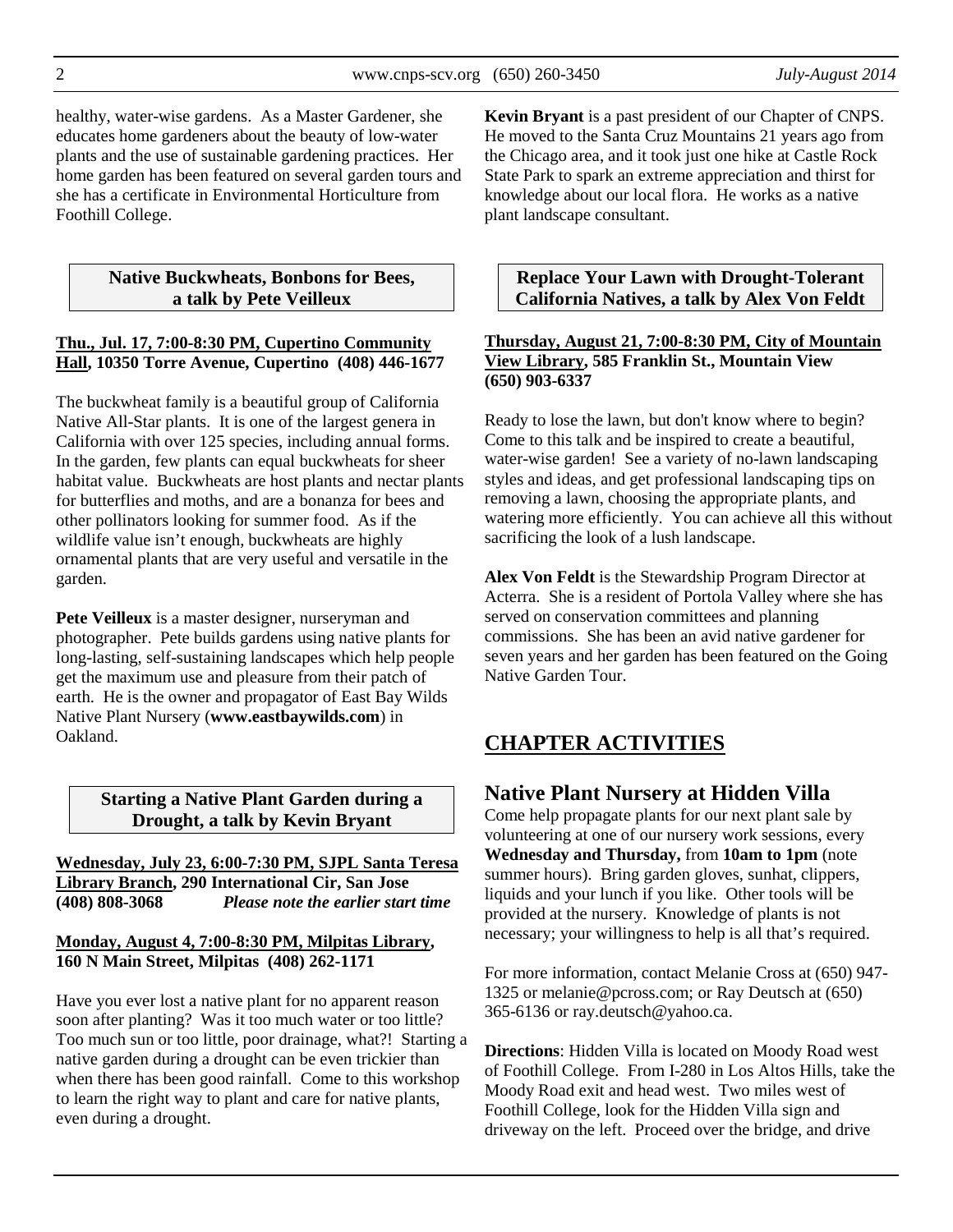about ¼ mile to the large parking lot on the right. The Native Plant Nursery is at the greenhouse just beyond the visitor center.

## **Keying with Natives**

Join us as we learn and practice methods of identifying the native plants of our region (aka keying). From beginners to more advanced, there are challenges for all. Bring in plant samples if you have some or just come and work with the materials provided. We discuss the various plant books and practice keying with them. Microscopes are also available.

The upcoming dates are **Fridays**, **July 25 and August 29 from 6:30pm - 8:30pm**. We meet at the Peninsula Conservation Center (PCC), 3921 E. Bayshore Road in Palo Alto. For more information, please contact Dave "Tex" Houston at 350co2now@gmail.com or (650) 303- 2777; or Sally Casey at (408) 377-0989.

plants to both commercial and independent nurseries made "limited use" of Neonicotinoids.

Pete Veilleux, native plant landscape designer, installer and owner and chief propagator of East Bay Wilds Native Plant Nursery contacted M. Nevin Smith of Suncrest Nurseries expressing the concerns of our native habitat enthusiasts. Long story short—Suncrest Nurseries will stop using Neonicotinoids as of July 1st. Let's hope that this makes our little corner of the planet a little safer for our pollinators.

## **Ulistac: It's Not Over Yet**

The City of Santa Clara has several goals regarding youth soccer fields:

1. Find a way to mitigate traffic problems caused by their current youth soccer park's location right across the street from the new 49ers stadium so that they can use the facility for the current soccer season.

> 2. Locate space on City-owned property to build three permanent additional soccer fields. Currently they do not seem to be considering Ulistac for this use.

3. Build a new larger youth sports facility to replace the current youth soccer park and expand the number of sports served to include cricket, BMX, baseball and other sports.

**Directions to PCC:** From Hwy. 101 take the San Antonio Rd. exit and head north. Take your next left onto East Bayshore, which will curve left then right. Take your next right onto Corporation Way. Your next left is the entrance to the PCC parking lot. The meeting rooms are on the first floor.



Volunteers at Ulistac Natural Area planting seedlings on a workday in October 2012

# **LIVeCoRPs Conservation News**

## **Win for Bees and Other Pollinators**

There has been a lot of recent discussion on the GWN Yahoo! Group regarding the use of Neonicotinoid pesticides in the nursery trade. These commonly used systemic insecticides persist in plants and soil and are implicated but not proven to have a part in Colony Collapse Disorder of honey bees. People wanted to know if the native plants they were planting to improve habitat were potentially harming native bees and other pollinators.

First, be assured that our Chapter nursery at Hidden Villa does not use Neonicotinoids on any of the plants that we propagate and sell. We care about the health of our pollinators, our volunteers and the environment. But it was discovered that one of the major local suppliers of native

"Save Ulistac" and numerous environmental organizations are working together to preserve Ulistac as a Natural Area. Last month Committee for Green Foothills wrote an excellent Op Ed for the Mercury News and the public sent in numerous follow-up Letters to the Editor in support of saving Ulistac. There was a huge outpouring of public support at the last Parks and Recreation Commission meeting. About 50 people attended and at least half spoke out passionately and eloquently in support of Ulistac from quite varied perspectives. Numerous emails were also sent.

The City conducted a phone survey asking their constituents what their priorities were for the future use of City owned unimproved properties. The number one priority was to have more trails and open space. Building additional soccer fields was at the bottom of the list.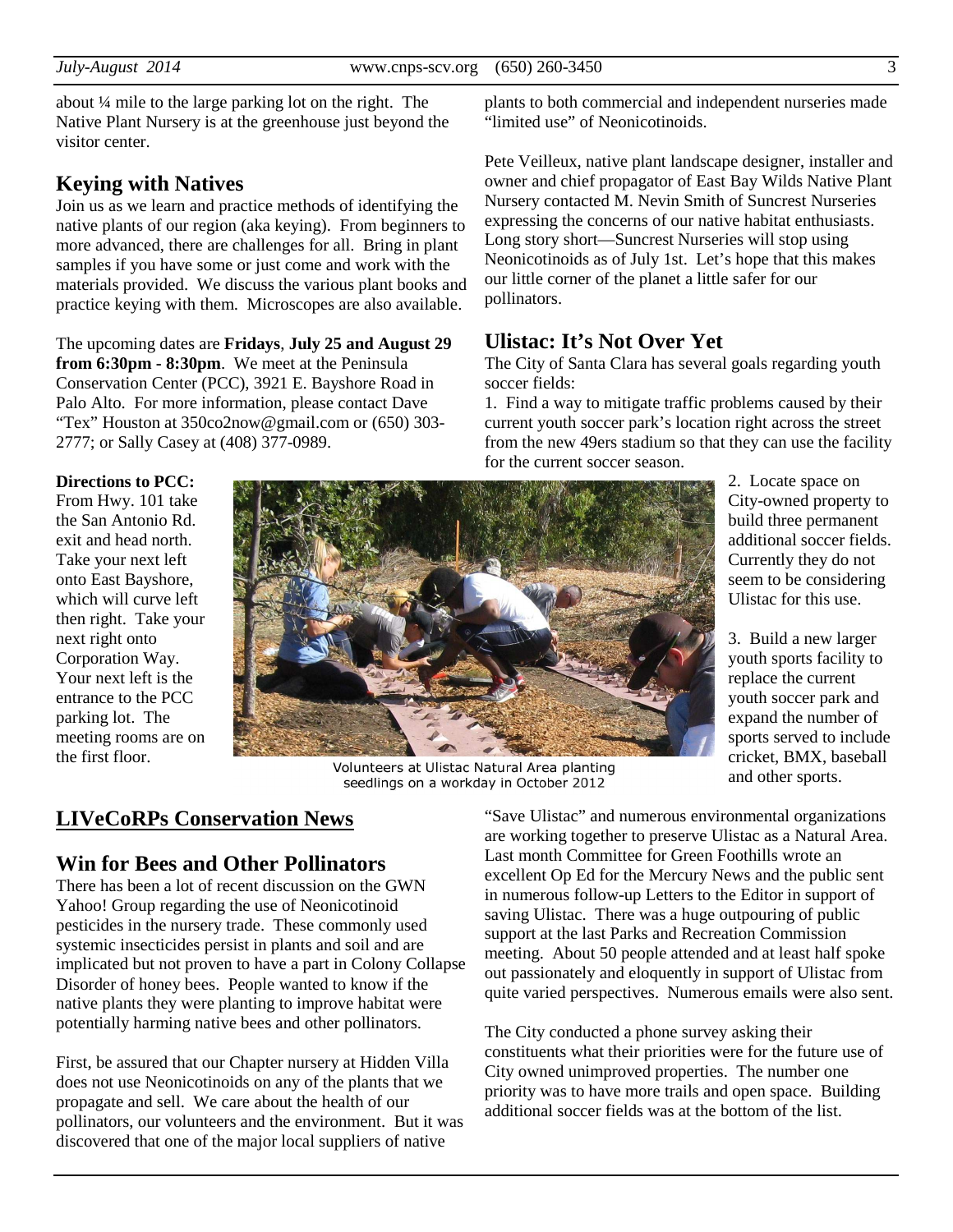strong research plan.

We hope that the City of Santa Clara will heed what their residents want and preserve the native plant habitat jewel that is Ulistac. Until then we will continue to monitor the situation and continue our advocacy efforts. Stay tuned for an Action Alert when we need your help.

# **LIVeCoRPs Meetings**

We meet the 3rd **Thursday** of the month at the PCC. Our next meetings will be Thursdays, **July 18th and August 21st.** Please join us in our important work. For questions, comments or concerns, please contact LIVeCoRPs Chair Linda Ruthruff at ldrruff@hotmail.com. For **directions** to the PCC, please see the previous Keying with Natives article.

# **EDUCATION NEWS**

# **2014-2015 Chapter Scholarships Awarded**

*By Nora Monette, Scholarship Chair* 

The Chapter awarded three \$1,500 graduate student research scholarships and one \$1,000 undergraduate research team scholarship in May 2014. This is the 15th

year our Chapter has supported graduate student California native plant research. Two of the graduate students, Joan Dudney and Adam Schneider, were able to attend our May General Meeting to receive their awards. We look forward to several of the other



Gate National Recreation Area. A focus will be answering questions regarding whether there is undescribed diversity among northern California *Orobanche*, how host specific they are, and which species should have high conservation priorities due to rarity or endemism.

Stephen Rosenthal Indian warrior (Pedicularis densiflora) at Edgewood March 2010

prescribed fire. Her faculty advisor recommended Joan based on her excellent educational qualifications and a

**University [Conservation Scholarship]**. Lizette's studies

evolutionary history of *Arctostaphylos* using comparative genomics, the branch of molecular biology concerned with the structure, function, evolution, and mapping of the genetic material of an organism. Manzanita is a common name for many species of the genus *Arctostaphylos*, with most species restricted to the California Floristic Province. The primary goal of her study is to identify DNA sequence variation or "genetic markers" in the genome to assist with understanding the ecology and distribution of this genus, which may help establish strategies for its conservation.

**Adam Schneider, University of California, Berkeley.** Adam is working to understand the role of host-parasite relationships in the evolution of parasitic plants, with an emphasis on the genus *Orobanche*. His work on taxonomy, systematics and host relationships will include study of populations in the northern Sierra as well as the Golden

**Lizette Guzman-Zaragoza, San Francisco State** 

are designed to improve the understanding of the

Our undergraduate student scholarship

The recipients of the 2014 student scholarships are:

recipients attending our next General Meeting.

**Joan Dudney, University of California, Berkeley [Conservation Scholarship]**. Joan is researching the longheld assumption that invasive species are not threatening mountain environments. She is studying forest management impacts of fuel management on understory species in the Sierra Nevada. Fuel management treatments evaluated at the University of California Blodgett Forest Research Station will include 1) prescribed fire, 2) thinning and mastication, and 3) thinning, mastication and

was awarded to an undergraduate team at **San Francisco State University**. The team consists of Joshua Nuzzo, Joy Querida, Jess Amidjojo and faculty advisor Barbara Holzman, Ph.D. Their research will document native vegetation in the recently established Green Hairstreak butterfly corridor in San Francisco; and assess habitat quality and current butterfly populations using native plants.

We look forward to hearing more from the scholarship recipients in the future newsletters. Congratulations to Joan, Lizette, Adam and the San Francisco State University team of Joshua, Joy and Jess!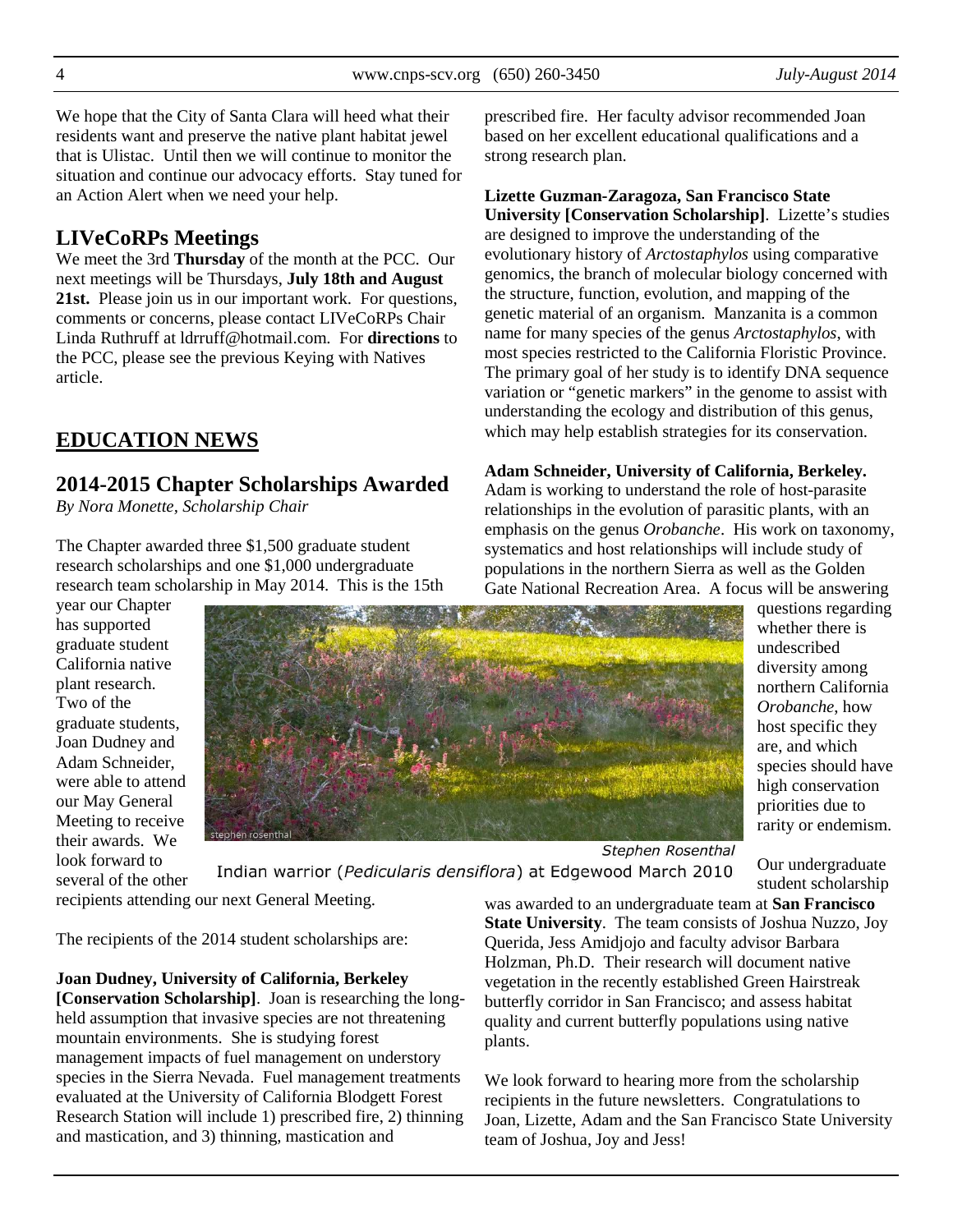# **CHAPTER SERVICE OUTINGS**

### **Edgewood Weed Warriors**

Our 25-year volunteer restoration program strives to make Edgewood Park and Natural Preserve an inspirational showcase of all CNPS stands for. Come share the beauty of Edgewood with us, learn a ton, and help keep Edgewood native!

Our **9am Friday** sessions run year round; **5:30pm Wednesday** sessions continue through Daylight Savings Time. Our next special **Saturday workday** will be on **July 19 at 9am**. Meet at the West Kiosk.

For Edgewood Weed Warrior (EWW) schedules, meeting places, and other details visit **eww.cnps-scv.org**; contact Paul Heiple (650) 854-7125, pheiple@gmail.com or John Allen (jcakwa@earthlink.net) for Friday info; or contact EWW program chair Drew Shell (shell@corp.webtv.net) for Wednesday/Saturday info.

# **CHAPTER FIELD TRIPS**

Chapter field trips are free and generally open to the public. They are oriented to conservation, protection and enjoyment of California native plants and wildlife, and we adhere to all rules and guidelines for the lands on which we are visiting.

**In our region it is very important to be prepared for hiking on rugged and steep terrain, wide temperature ranges and rapidly changing conditions at any time of year. All participants should wear sturdy footwear and carry sufficient water, sun protection, food, clothing layers, personal first aid and other supplies you may need. If you have any questions about your ability to participate in a particular field trip, please contact the trip leader in advance.** 

influences that make this a fascinating place. We will also visit areas outside of the park, such as Warner Valley, southeast of the park.

**To reserve your spot** and for more information**,** email Dee at dswong88@yahoo.com or call Ken at (650) 591-8560.

### **Sat Jul 26 10am - 2pm Crystal Springs Watershed (Mid-peninsula)**

Join Don Thomas to see the rare, federally endangered fountain thistle (*Cirsium fontinale* var*. fontinale*) in the Crystal Springs Watershed, normally closed to the public. This plant is endemic to the San Francisco Peninsula, and most of the populations occur in the Crystal Springs Watershed.

We will visit a small, easily accessible fountain thistle population in the Watershed near Highway 92, where coyote brush *(Baccharis pilularis*) is invading the serpentine grassland habitat. This stop will include a **short work session** to remove the coyote brush. Tools will be provided.

We will then walk a short distance to a serpentine seep population of fountain thistle where there is an opportunity to see leopard lilies (*Lilium pardalinum*) in bloom. There is an optional trip to see a third fountain thistle colony nearby near Upper Crystal Springs Reservoir.

CNPS Field trip participants on Cascade Creek trail. The yellow flowers in the meadow are mostly Crepis vesicaria ssp. taraxifolia, weedy hawksbeard.

**Sun-Thu July 13th – 17th Mt. Lassen Carcamp**  Join Dee Wong, Ken Himes and Paul Heiple for a 4-day field trip botanizing parts of Lassen Volcanic National Park and its vicinity, which is a part of the Pacific Ring of Fire. We will be exploring the native floras and the geological

We will walk less than two miles in total. The activities will end in the early afternoon. The trip is limited to 25 participants. For more information, directions or **to reserve a spot**, contact Don Thomas at don\_e\_thomas@yahoo.com or (408) 828-4044.

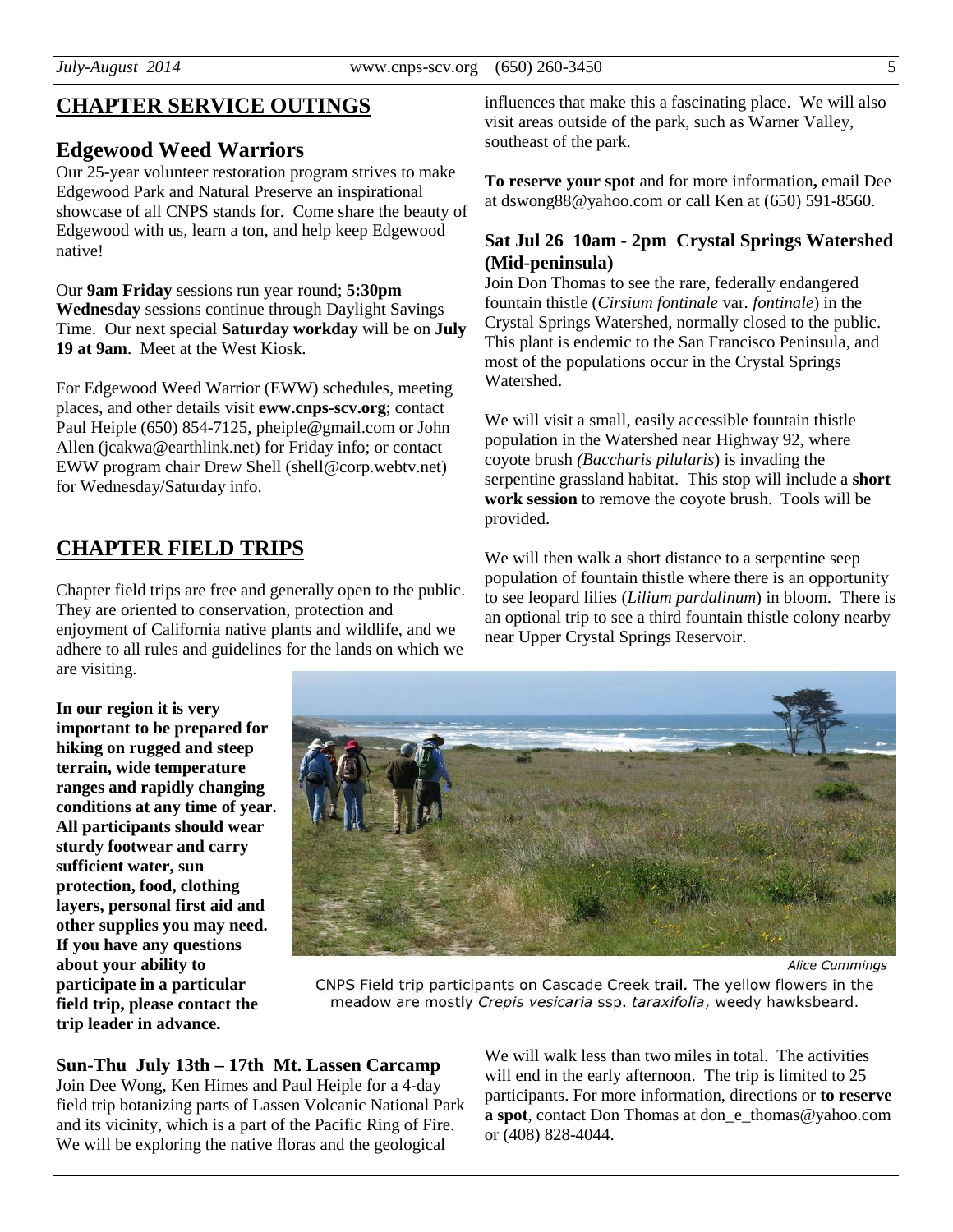## **Sat Aug 23 10am – Noon Bean Hollow SB (State Beach) (Hwy 1)**

Join Carolyn Dorsch and Michael Yantos for a day at the beach. We will explore the summer season atop the coastal bluffs. This will be an easy and relaxed stroll on a level trail. Total distance is less than 2 miles. In addition to the botanical beauties, we probably will see some marine life, so bring binoculars. Bring lunch if you want to stay afterwards for a picnic on the beach or bluffs.

**Directions:** We will meet at the Bean Hollow SB at 10am. It is located 17.5 miles south of Half Moon Bay and three miles south of Pescadero on Hwy 1. There are two parking lots for Bean Hollow SB one mile apart from each other. We will be at the southern lot, which is larger.

For more information, contact Carolyn Dorsch at cdorsch1@aol.com or (650) 804-6162 (eves). More information about the state beach can be found at the following: **bit.ly/1voF5W8.** 

## **Cascade Field – Trip Report Newly Posted**

We've recently posted on the Chapter website Toni Corelli's report on the May 6 field trip to this area, which is part of Año Nuevo State Park. The report describes how prescribed burning of this unplowed coastal prairie is eliminating gorse, a spiny invasive weed from Europe, and helping to restore the native perennial bunch grasses and diverse species of wildflowers.

Visit **www.cnps-scv.org/index.php/field-trips/field-tripreports** to read the whole story, and see page 5 for a photo taken on the walk.



Celebrating 50 Years of Progress and Promise

# **CNPS Conservation Conference**

The next CNPS Conservation Conference will be held in San Jose from January 13-17, 2015 at the DoubleTree Hotel. The conference will celebrate CNPS's 50th anniversary with talks, posters, field trips, workshops, and many other events. For more information on volunteering, sponsorship, registration, and key dates, visit **www.cnps.org/cnps/conservation/conference/2015**. Poster and session abstracts are due **July 10,** and early registration opens **July 15**.

# **SAVE THE DATES!**

Our fall plant sale will be held on **Saturday, October 18** at Hidden Villa, **10am to 3pm**.

Our Chapter will host a horticultural **Symposium** jointly with Foothill College on **September 20, 9am to 4pm**. The theme will be "Saving Water, Creating Beauty with California Native Plants." To help organize now, or volunteer as the event draws closer, please contact Madeline Morrow at madelinemorrow@earthlink.net or (408) 741-1150.

Please watch the Chapter website and check the next issue of the Blazing Star for details and how you can help!

# **CHAPTER OFFICERS FOR 2014**

| <b>Title</b>     | <b>Name</b> | <b>Phone</b> | Email          |
|------------------|-------------|--------------|----------------|
| <b>President</b> | Stephen     | (408)        | sailinsteve@   |
|                  | Rosenthal   | 923-6562     | sbcglobal.net  |
| <b>Vice</b>      | Madeline    | (408)        | madelinemorrow |
| <b>President</b> | Morrow      | 741-1150     | @earthlink.net |
| <b>Recording</b> | Radhika     | (650)        | rthekkath@     |
| <b>Secretary</b> | Thekkath    | 473-1537     | yahoo.com      |
| <b>Treasurer</b> | Dee         | (650)        | dee@thevillage |
|                  | Wong        | 670-7797     | gardener.com   |
| Past             | Arvind      | (408)        | arvind.kumar@  |
| <b>President</b> | Kumar       | 715-7020     | cnps.org       |

To join our Chapter news email list please visit the signup link at our Chapter website: **www.cnpsscv.org/index.php/contact-us/sign-up**.

# **Save a Tree!**

CNPS members can log in to **support.cnps.org** and edit their profile to receive this newsletter by email only. Look for "Chapter Newsletter" at the bottom of "My Profile."

Current and past Blazing Star newsletters are always online at the Chapter website's newsletter page: **www.cnpsscv.org/index.php/blazing-star-newsletter**.

**DEADLINE FOR THE NEXT** *BLAZING STAR* 

**Saturday, August 9, 2014** 

**Email: mattsson@surfpix.net Phone: (408) 255-3767**